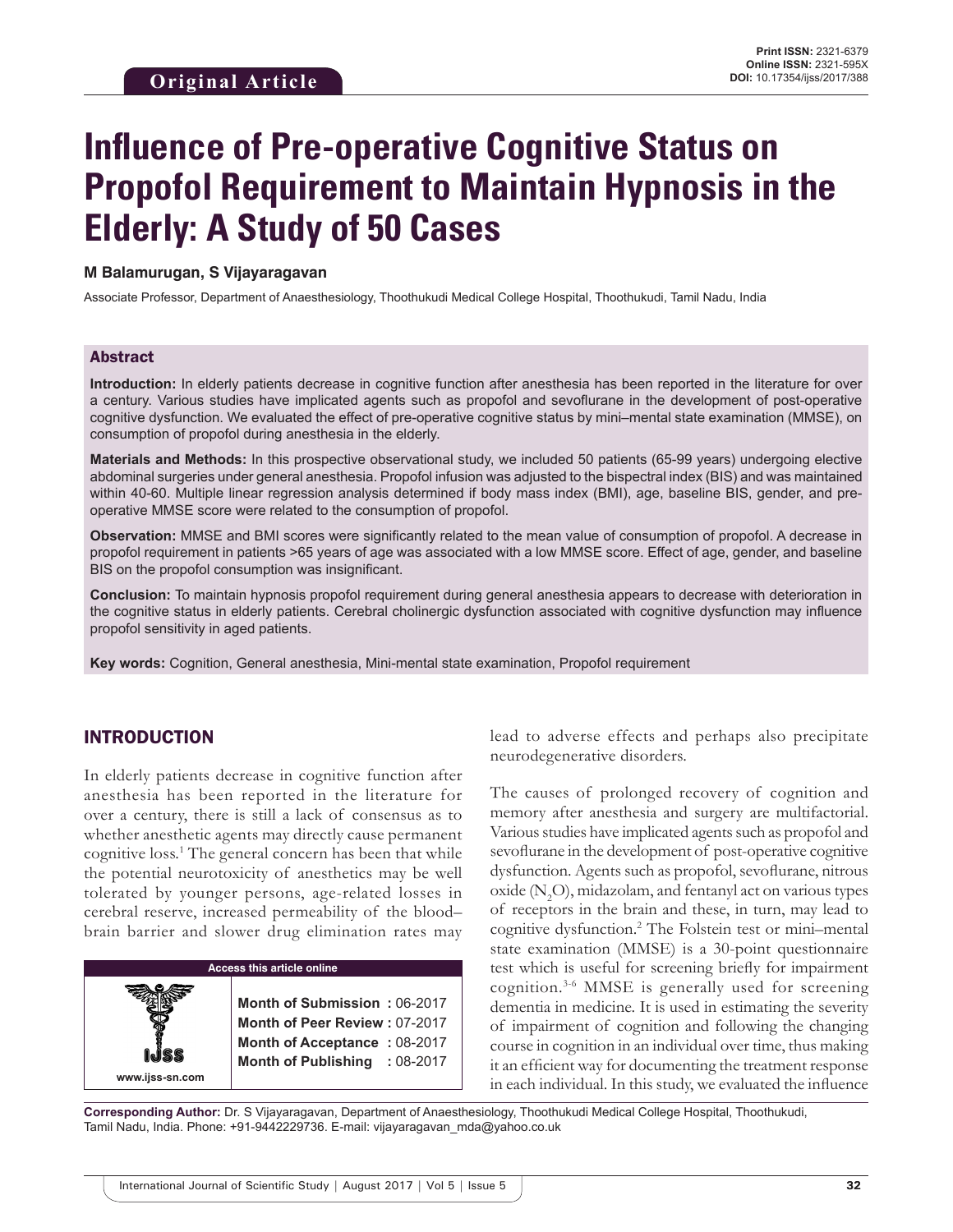#### Balamurugan and Vijayaragavan: Influence of Pre-operative Cognitive Status on Propofol Requirement to Maintain Hypnosis in the Elderly: A Study of 50 Cases

of pre-operative cognitive status using MMSE on propofol requirement to maintain hypnosis in the elderly and evaluated the influence of propofol on cognitive status.

# MATERIALS AND METHODS

After obtaining individual informed consent and approval from the Ethical Committee 50 patients under ASA II and III, in the age group of 65-99 years, undergoing elective abdominal surgery under general anesthesia were included in this prospective, observational study. In this patient with ASA IV, increased levels of anxiety preoperatively (Hamilton Anxiety Scale [HAMA] >23), increased levels pain preoperatively (visual analogue scale  $>$  4), severe impairment in cognition without responses to pain and anxiety score assessment and patients taking anticholinergic drugs were excluded in this study.

Assessment of the cognitive performance of patients was done using MMSE. The MMSE is a tool for screening cognitive performance, particularly in the elderly patients. The MMSE includes an instructions list, that examines: "Orientation in space (five points) and time (five points), registration (three points) and recall of words (short-term memory, three words), attention or calculation (five points), language naming (two points), repetition of a sentence (one point), following a three-stage command (three points), reading (one point), writing (one point), and copying a visual construction (one point). The maximum MMSE score is 30. Poor cognitive performance was defined by MMSE total score of 23 or less. The HAMA is a rating scale for quantifying severity of anxiety and is mostly used in evaluating patients under psychotropic drugs.<sup>7</sup> It consists of 14 items, each defined by a series of symptoms. Each item is rated on a five-point scale, ranging from 0 (not present) to 4 (severe). If the total score is 17 or less, the anxiety is deemed to be mild; in the range of 18-23, the person is deemed to have a mild-to-moderate anxiety, and a score of 25 indicates a severe anxiety. The Hamilton anxiety scale, MMSE score, and the visual analogue pain score were obtained during preoperative assessment just before surgery. The MMSE score is measured preoperatively and postoperatively after 1 h.

Anesthetic management was standardized in all patients. Premedication was not given to any patient. An 18 G catheter was inserted in a forearm vein for fluid and drug administration. Monitoring with non-invasive blood pressure (BP), electrocardiogram, saturation of oxygen (SpO<sub>2</sub>), end-tidal  $CO_2$ , and bispectral (BIS) (intraoperatively) were instituted during the procedure.

Infusion pump for propofol was kept ready. Anesthesia machine (dragger work station) was checked, and all emergency drugs kept ready. All patients were premedicated with glycopyrrolate 0.2 mg IM, 15-30 min before surgery. All patients were preoxygenated with 100% oxygen and induced with fentanyl 2 mcg/kg and propofol 2 mg/kg or till BIS drops to 40 and intubation facilitated with suxamethonium 2 mg/kg intubation done with ET tube size 8-8.5 mm for men and 7-7.5 mm for women. Anesthesia maintained with atracurium 0.5 mg/kg as loading dose followed by 0.1 mg/kg as maintenance dose every 20 min.

Following intubation anesthesia was maintained with  $N_2O:O_2$  3:2 and propofol infusion at a rate of 120 mcg/kg/min for the first 10 min and then titrated according to the BIS value to be kept between 40 and 60. The patient was put on ventilator volume controlled mode with tidal volume 7-10 ml/kg, respiratory rate - 12- 16 according to end-tidal CO2, positive end-expiratory pressure - 3-5 cm H<sub>2</sub>O. Additional doses of Fentanyl given whenever the pulse rate or BP was 20% above the baseline with BIS between 40 and 60. Propofol infusion was decreased by 10 mcg/kg/min every 10 min. If the BIS value exceeds 60, propofol infusion was increased by 10 mcg/kg/min and maintained at that rate for the next 10 min.

The demographic parameters such as age, sex, weight (kg), and ASA classification II/III were recorded. Patient pulse rate,  $BP$ ,  $SPO_2$ , and body mass index (BMI) were recorded. The study parameters such as Hamilton anxiety rating scale, MMSE score (pre-operative and post-operative at 1 h), and baseline BIS and BIS at extubation, total dose of propofol administered (mg), and total time of administration of propofol (min) were recorded. The total duration of anesthesia and complications of anesthesia during the procedure were noted.

# RESULTS

A total of 50 patients were enrolled in this study. The demographic details of the patients such as age, sex, weight, and height were recorded (Table 1). The pre-operative and post-operative MMSE score, HAMA score, baseline BIS and post-operative BIS, propofol dose, infusion rate, and total consumption were recorded. The mean MMSE score was 24 before surgery, and the mean HAMA total score was 6 that reflects no or mild anxiety in the patients. The preoperative MMSE score was  $24.52 \pm 2.08$  and post-operative MMSE score was  $23.88 \pm 1.77$ , and there was no difference between pre-operative and post-operative MMSE score  $(P > 0.101)$ . The mean propofol total dose administered and the mean propofol administration duration were 246.2  $(\pm 44.3)$  mg and 80.2  $(\pm 29.3)$  min, respectively (Table 2).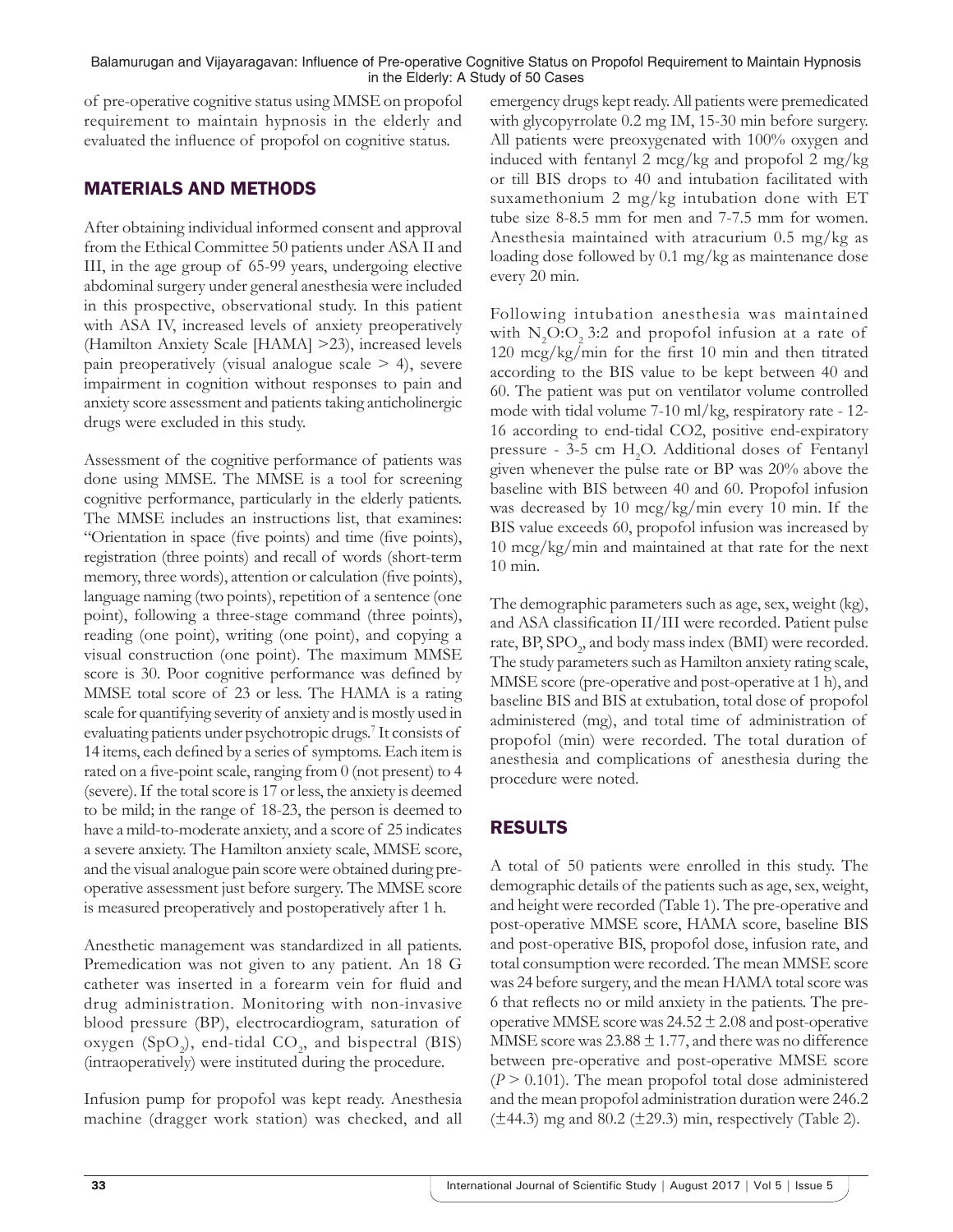#### Balamurugan and Vijayaragavan: Influence of Pre-operative Cognitive Status on Propofol Requirement to Maintain Hypnosis in the Elderly: A Study of 50 Cases

The linear regression values between age and propofol consumption, BMI and propofol consumption, baseline BIS and propofol consumption and pre-operative MMSE, and propofol consumption were calculated. The correlation coefficient between BMI and propofol consumption and pre-operative MMSE and propofol consumption show moderate and high correlation, respectively (Table 3).

## **DISCUSSION**

MMSE is a quick and simple test for roughly assessing the status of cognition and for classifying elderly patients as "no cognitive impairment (score range, 24-30), mild cognitive impairment (18-23), and severe cognitive impairment (below 18). In this study, we evaluated the requirement of propofol in relation to MMSE score in the elderly patients. We have done multivariate analysis of the five factors that might potentially affect requirements of propofol. BMI and the MMSE score is related to the mean propofol dose per unit body weight per minute and also other variables

| Table 1: Demographic details |                 |  |
|------------------------------|-----------------|--|
| <b>Parameters</b>            | <b>Mean±SD</b>  |  |
| Age (years)                  | 67.68±2.32      |  |
| Weight (kg)                  | $61.6{\pm}7.84$ |  |
| Height (cm)                  | 165.04±5.09     |  |
| BMI $(kg/m2)$                | 22.62±1.92      |  |
| Gender (M/F)                 | 18/32           |  |

SD: Standard deviation, BMI: Body mass index

#### **Table 2: Mean and standard deviation of all measured parameters**

| <b>Parameters</b>                | <b>Mean±SD</b>   |
|----------------------------------|------------------|
| Pre-operative MMSE               | 24.52±2.08       |
| Base BIS                         | 94.08±1.54       |
| Propofol dose (mg)               | 246.24±44.3      |
| Propofol infusion time (min)     | $80.2 \pm 29.33$ |
| Propofol consumption (mg/kg/min) | $0.0535\pm0.014$ |
| Surgery duration (min)           | 105.2±36.71      |
| Post-operative BIS               | 93.76±1.04       |
| Post-operative MMSE              | 23.88±1.77       |
| <b>HAMA</b>                      | $6.64 \pm 0.8$   |

MMSE: Mini–mental status examination, BIS: Bispectral index, HAMA: Hamilton anxiety scale

## **Table 3: Linear regression for age, BMI baseline BIS and pre‑operative MMSE**

| <b>Linear regression</b>                  |        | <b>Coefficient Correlation</b> |
|-------------------------------------------|--------|--------------------------------|
| Age versus propofol consumption           | 0.033  | Very low                       |
| BMI versus propofol consumption           | 0.48   | Moderate                       |
| Base BIS versus propofol consumption      | 0.165  | Low                            |
| Pre-operative versus propofol consumption | 0.612  | High                           |
| Gender versus propofol consumption        | 0.2415 | Low                            |

BIS: Bispectral index, BMI: Body mass index, MMSE: Mini–mental status examination

such as age and gender versus propofol consumption. It was observed that the consumption of propofol during propofol infusion in maintenance of anesthesia was dependent on BMI. No significant effect of age and gender on propofol consumption was observed. The level of pre-operative cognitive status as assessed by the MMSE is revealed as on more factor by adjusting the infusion of propofol to the target anesthetic depth by assessing BIS monitor to maintain hypnosis in patients older than 65 years. MMSE score is affected by age in large epidemiological studies. However, it is considered to be a codependent variable which reflects more specifically the ageing of brain. However, our results clearly showed that the mean propofol consumption was related to the preoperative MMSE score, in addition to BMI.

From our study, we cannot conclude if the relationship between requirement of propofol and MMSE score is because of differences in pharmacodynamics or pharmacokinetics, as we were not measured propofol concentrations. A previous study by Schliebs and Arendt has noted that a correlation exists between the MMSE score and the extent of the loss of cholinergic neurons in the basal forebrain in normal and pathological ageing in humans.<sup>8</sup> Thus, the MMSE score appears to reflect the cerebral cholinergic dysfunction sustaining cognitive impairment. Propofol has an inhibitory effect on acetylcholine release, in a dose-dependent manner (more pronounced with a higher dose of propofol), in rodents. We suggest that a cognitive dysfunction linked to a cerebral cholinergic dysfunction might have influenced the brain pharmacodynamics of propofol in this study. It is reasonable to suggest that less propofol may be needed in the presence of cognitive dysfunction. Thereby, the dysfunctional brain is more sensitive to further reductions of cholinergic activity such as those caused by propofol.<sup>9</sup> Furthermore, there is no significant difference between the pre-operative and post-operative MMSE score measured at 1 h. This shows that cognition remains unaffected after general anesthesia and with the use of propofol as an infusion for maintenance of anesthesia.10 However, the timing of obtaining post-operative MMSE scores might affect the results. Therefore, further evaluation has to be done regarding the timing of post-operative MMSE.

# **CONCLUSION**

Our results show that the pre-existing cognitive status of the elderly significantly affected the propofol requirement to maintain hypnosis, mainly the dose reduction of propofol in the presence of cognitive dysfunction. The cognitive function of the patient is preserved after anesthesia with propofol infusion titrated to maintain BIS